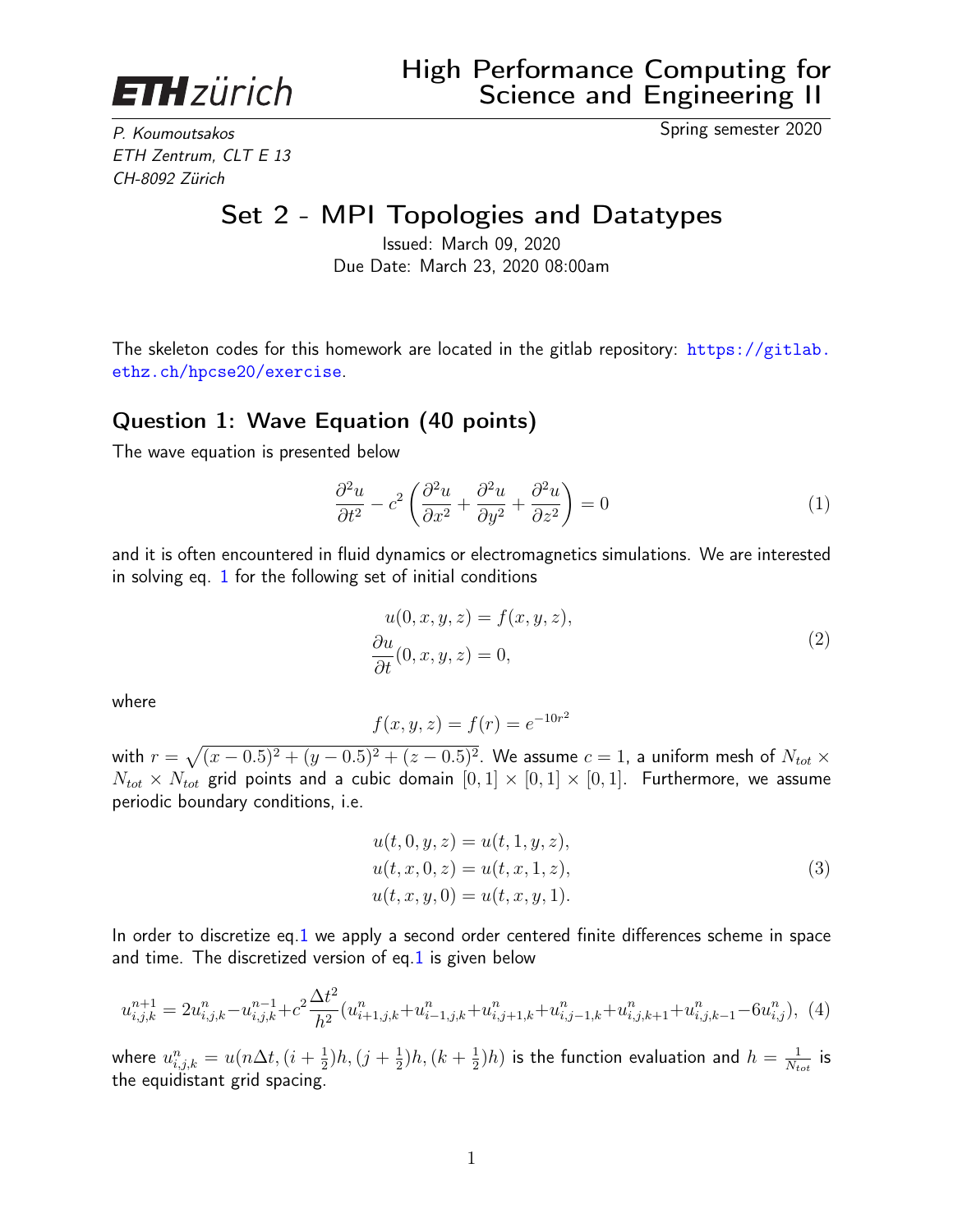

<span id="page-1-0"></span>Figure 1: Domain decomposition of unit cube for 8 MPI ranks,  $s = 2$  (left) and exchange of faces between neighbouring ranks (right).

You are given a parallel skeleton code that solves eq. [1](#page-0-0) using eq. [4.](#page-0-1) The problem domain (unit cube) is decomposed into smaller, equal cubes of size  $N \times N \times N$  (grid points). Each MPI rank operates on one of those cubes, which implies that the total number of ranks is  $s^3$  ,  $s\in \mathbf{N}_+.$ For an illustration see fig. [1,](#page-1-0) left.

Neighbouring ranks exchange cell data on the faces of their cubes at every time-step. More specifically, in order to apply eq. [4](#page-0-1) next to a rank's boundary, it is necessary to receive a *face* of  $N \times N$  points from a neighbouring rank, see fig. [1,](#page-1-0) right.

- a) A Cartesian MPI topology is suitable for this particular problem, as it can automatically compute the neighbours of every rank. Replace the complicated neighbour calculations in the skeleton code with a Cartesian MPI topology.
- b) In order to exchange data among processes, a tedious process is followed in the skeleton code: Contiguous send buffers are first allocated, then data is manually collected and packed, before it is sent. Receive buffers are also allocated and after communication is complete data is manually unpacked and stored to the right location, before the computation is resumed. All this can be avoided if custom MPI datatypes are used. Define custom MPI datatypes (hint: use MPI\_Type\_create\_subarray) to send faces between processes and replace the previously described procedure.
- c) Now that your code is using a Cartesian topology, change your code in order to simulate a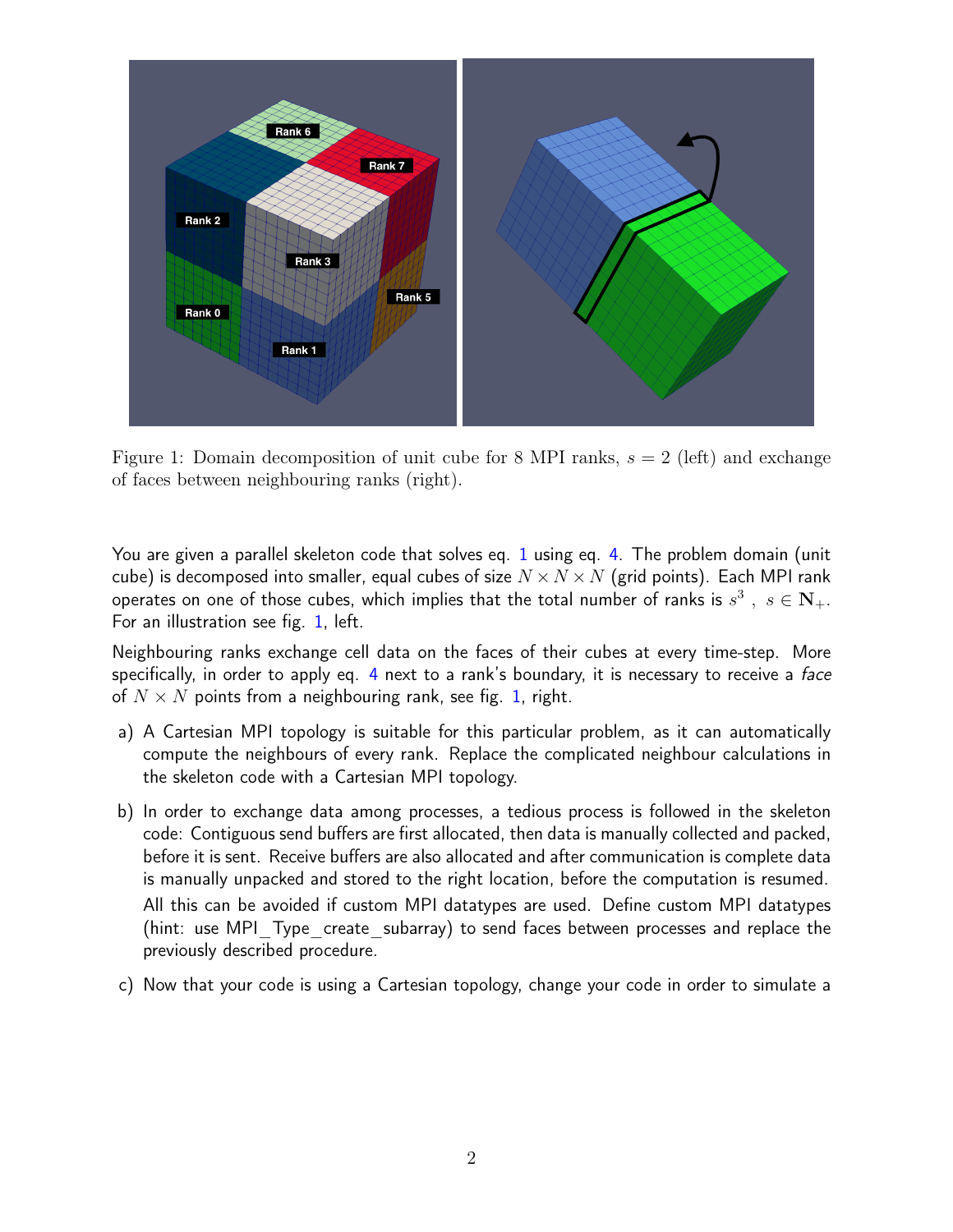non-periodic problem with Dirichlet boundary conditions

$$
u(t, 0, y, z) = f(0, y, z)
$$
  
\n
$$
u(t, 1, y, z) = f(1, y, z)
$$
  
\n
$$
u(t, x, 0, z) = f(x, 0, z)
$$
  
\n
$$
u(t, x, 1, z) = f(x, 1, z)
$$
  
\n
$$
u(t, x, y, 0) = f(x, y, 0)
$$
  
\n
$$
u(t, x, y, 1) = f(x, y, 1)
$$

Please consult the README file that is provided with the code for compilation instructions and further information.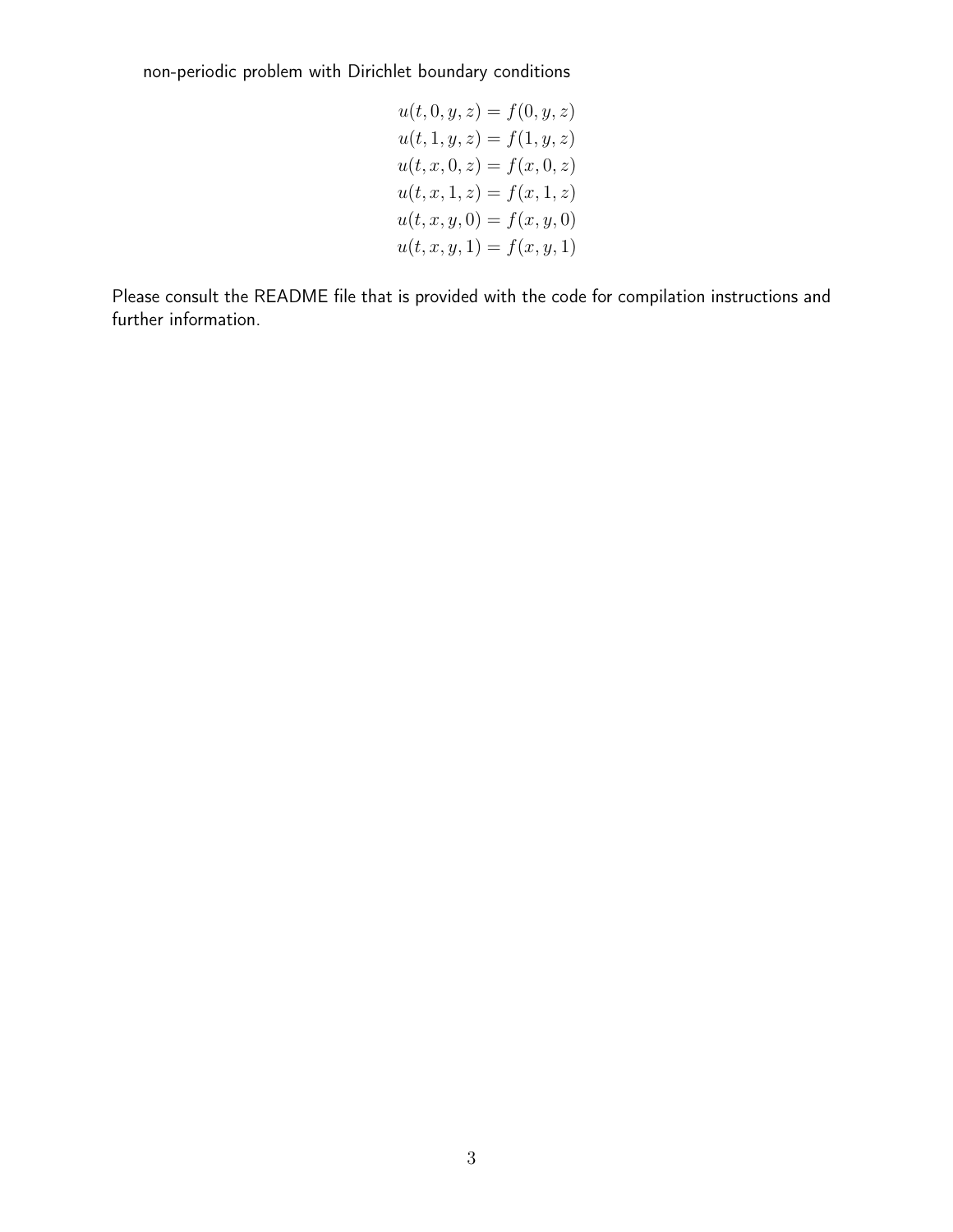### Question 2: Cannon's algorithm (10 points)

Cannon's algorithm<sup>[1](#page-0-2)</sup> is a parallel algorithm for computing the product of two dense square matrices  $C = A \times B$  in a series of  $\sqrt{p}$  steps, where p is the number of ranks. Each rank owns a square sub-block of C and local sub-blocks of A and B. Each step rotates sub-blocks  $A_{ij}$  and  $B_{ij}$  along rows and columns of the 2D  $(i, j)$  processor geometry and computes a partial matrix product using the CBLAS dgemm operation to update its local portion  $(C_{i,j}+=A_{i,j}\times B_{i,j})$ , and then shift its submatrices in a ring-like fashion, as shown in Fig. [2.](#page-3-0)



<span id="page-3-0"></span>Figure 2: Ring-like communication topology used in Cannon's algorithm. Each square represents an MPI rank, and their position indicates their  $i, j$  submatrix coordinates. At each step, ranks compute  $C_{i,j}$ + =  $A_{i,j} \times B_{i,j}$  and then shift their current  $A_{i,j}$  submatrix downwards  $B_{i,j}$  submatrix leftwards.

In this exercise, you are given a skeleton code that already implements Cannon's algorithm for matrix multiplication. However, the MPI topology is determined manually. This effort requires many lines of code and is bug-prone. Your task is to improve the code, using the advanced MPI tools you have seen in class.

- a) Modify the code to use a Cartesian topology that automatically determines the neighbors of each MPI rank. (Hint: You may want to investigate whether specifying periodic grids is useful in this case).
- b) Use a custom MPI Datatype to send and receive submatrices between ranks (Hint: Before you start, think about what type of MPI custom datatype would suffice in this case: contiguous, vector, or struct?).

<sup>1</sup><https://people.eecs.berkeley.edu/~demmel/cs267/lecture11/lecture11.html>